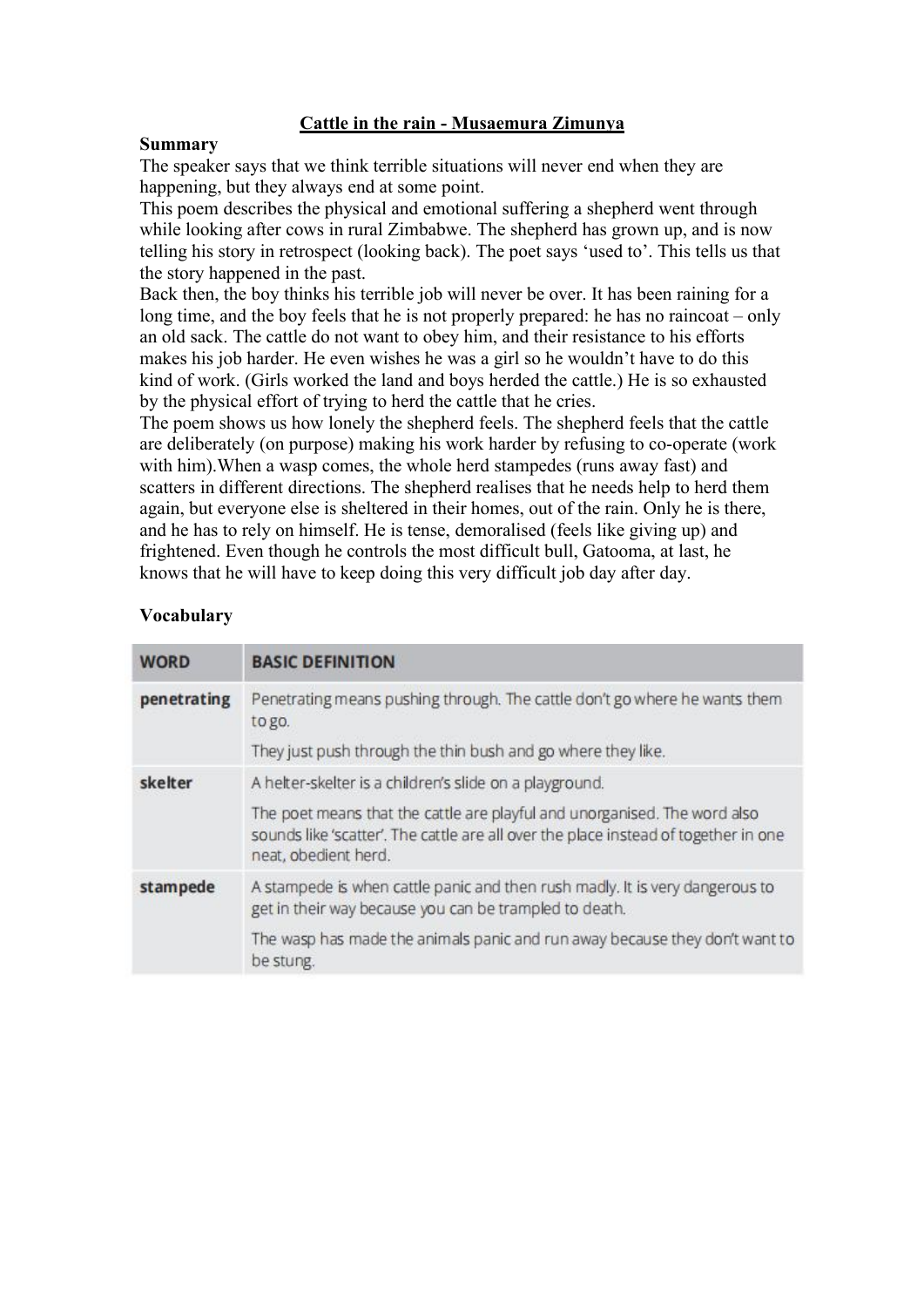## **Figurative language**

## **Metaphor**

A metaphor directly compares two things to see how they are the same. There is usually one literal (physical, actual, real) meaning, and one figurative or deeper meaning.

A. 'a bone of anger blocking my breath' (line 34) tells us that the poet is so angry and frustrated with the cattle that he feels as if he is choking. It seems as if there is a bone stuck in his throat and he cannot breathe.

B. 'pebbles of water' (line 12) tells us that the water is hard when it pelts the boy. It feels heavy and hurts him, like real pebbles (little stones) feel when someone throws stones at your head.

C. 'his ghost of silent disapproval shattering to your mind' (line 23) tells us that the boy feelsas if the ox is judging him negatively. You can't touch a ghost, but it is still frightening. The boy feels threatened and afraid when the silent ox looks at him. He feels so anxious that his mind is 'shattered'. We usually say 'shatter' when we describe breaking glass. Here it means that the boy is fragile and the ox's disapproving look badly disturbed his thoughts (shattered them).

## **Alliteration**

This is a word-sound device when words share the same hard consonant, usually at the beginning.

A. 'cry and curse' are hard/k/sounds that help us to imagine how desperate the boy felt. When you curse, you say swearwords to vent your frustration.

B. 'hooves hammering' helps us to picture and hear the stampede of the cattle. The repetition of the/h/sound copies (mimics) the way their feet strike the wet earth. It is a heavy, tense, frightening feeling or atmosphere.

### **Onomatopoeia**

This is a word-sound device when the word has the actual sound inside it. The word is the sound that the thing makes. 'hooves hammering': The word 'hammering' sounds like the animals running fast as they stampede. It is a heavy, repetitive sound. It helps us to feel, see and hear how heavily and fast the cattle were moving.

### **Speaker**

The speaker of the poem is not always the poet.

Who is narrating (telling) the event/s of this poem, and how do you know?

The speaker is probably the poet, Musaemura Zimunya, himself.

### **Evidence:**

A. He uses 'I' and 'we', first-person (eyewitness) narration, so we can infer that he was there, and is speaking about his personal experiences.

B. The poet says 'The rain used to soak us' (line 3). From this we can infer that he has made himself a character in his poem. The poem is a narrative: it tells the story of his childhood experience herding cattle.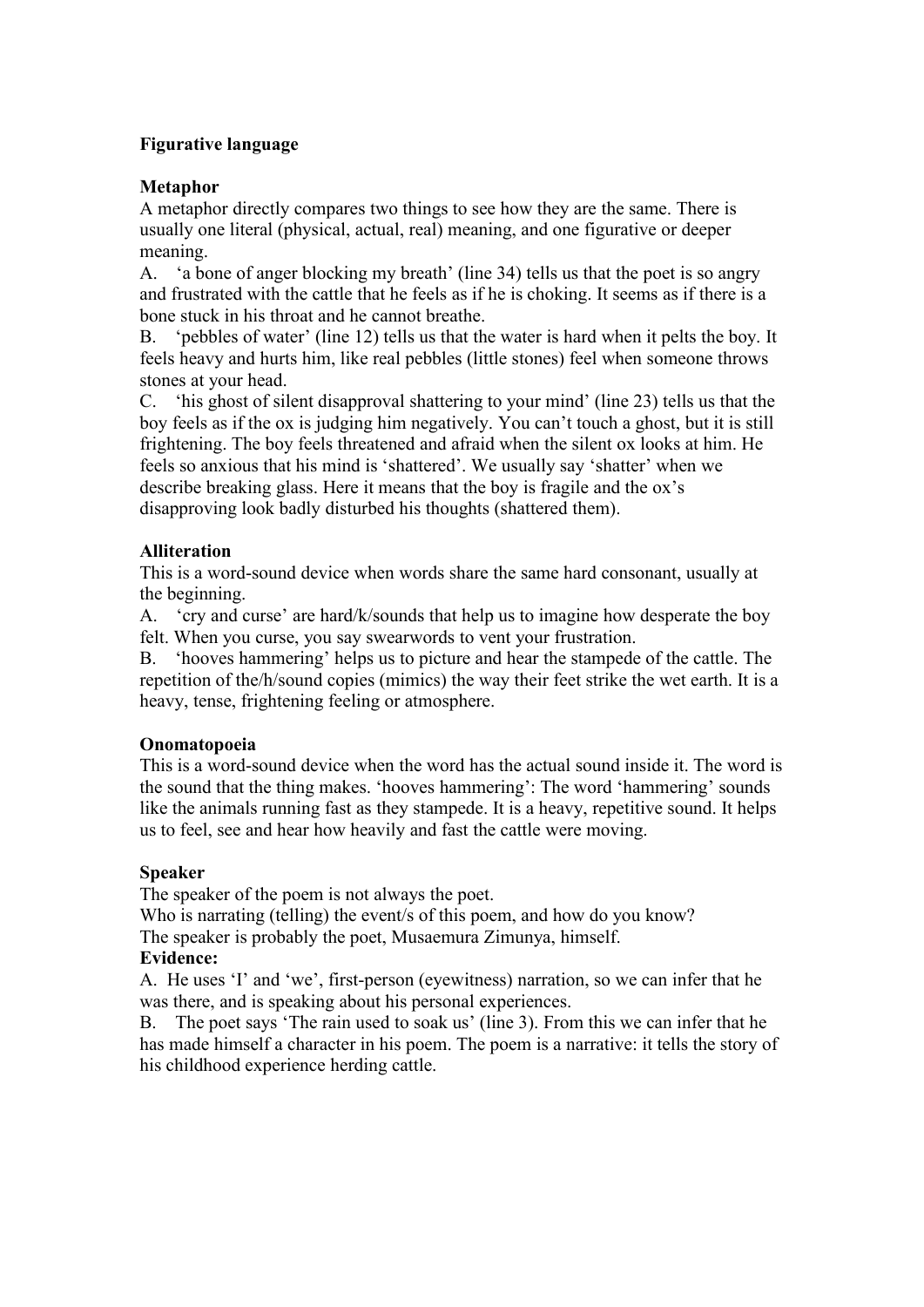# **Setting**

When and where a poem or story takes place.

When we understand the setting of a poem, we are better able to form pictures in our minds of what the poem looks like.

Where does this poem take place? How do you know?

Pastures outside the kraal of the boy's (unnamed) village or town.

## **Evidence:**

A. Line 3: From 'in the pastures' we can infer that the boy is with his cattle outside his village, in the rural countryside.

B. Line 5: From 'would not be driven to the kraal' we can infer that there is a place where the cattle stay (the kraal), which is part of the village.

# **Mood and tone**

Mood is the feeling created by a poem.

The tone is the way in which a writer expresses the mood.

We must look at the words the speakers use to create the feeling/mood/tone of the poem.

The **mood** of the poem is contemplative (thinking) and reflective at the

beginning, when the adult speaker looks back at his childhood job. He can talk about it now in a calm way. But the mood/atmosphere is different in the actual retelling of the events. Back then, when he is experiencing the stampede, the terrible weather, and the stinging insects and thorns, the boy's tone is miserable and frustrated.

**Tone -** frustrated, frightened/panicked, and resigned.

## **Evidence:**

A. Frustrated: Lines 6 and 7: 'It made me cry and curse sometimes/and I used to wish I was born for the skirt' we can infer that the shepherd hates his job so much that he wishes he was a girl. Girls had different chores to do, such as farming and cooking. Line 6 tells us he was 'cursing' (swearing because he was angry) and line 27 tells us he was frustrated by the 'maddening' rain.

B. Frightened/panicked: Like the cattle, the shepherd is made 'frantic' by the stampede (line 16) and has lost control of the herd.

C. Resigned: Lines 18 and 19: 'And the rain doesnot cease/and the cows just go on.' we can infer that the shepherd knows he has to keep doing this job. He has resigned himself to it (given up hoping it will change).

# **Theme**

A. Nature versus humans: The boy is trying to control the wayward herd in the rain. The rain makes him feel miserable and defeated.

B. Isolation versus community: The boy knows that his cries for help will go unheard, and that he must handle the animals alone.